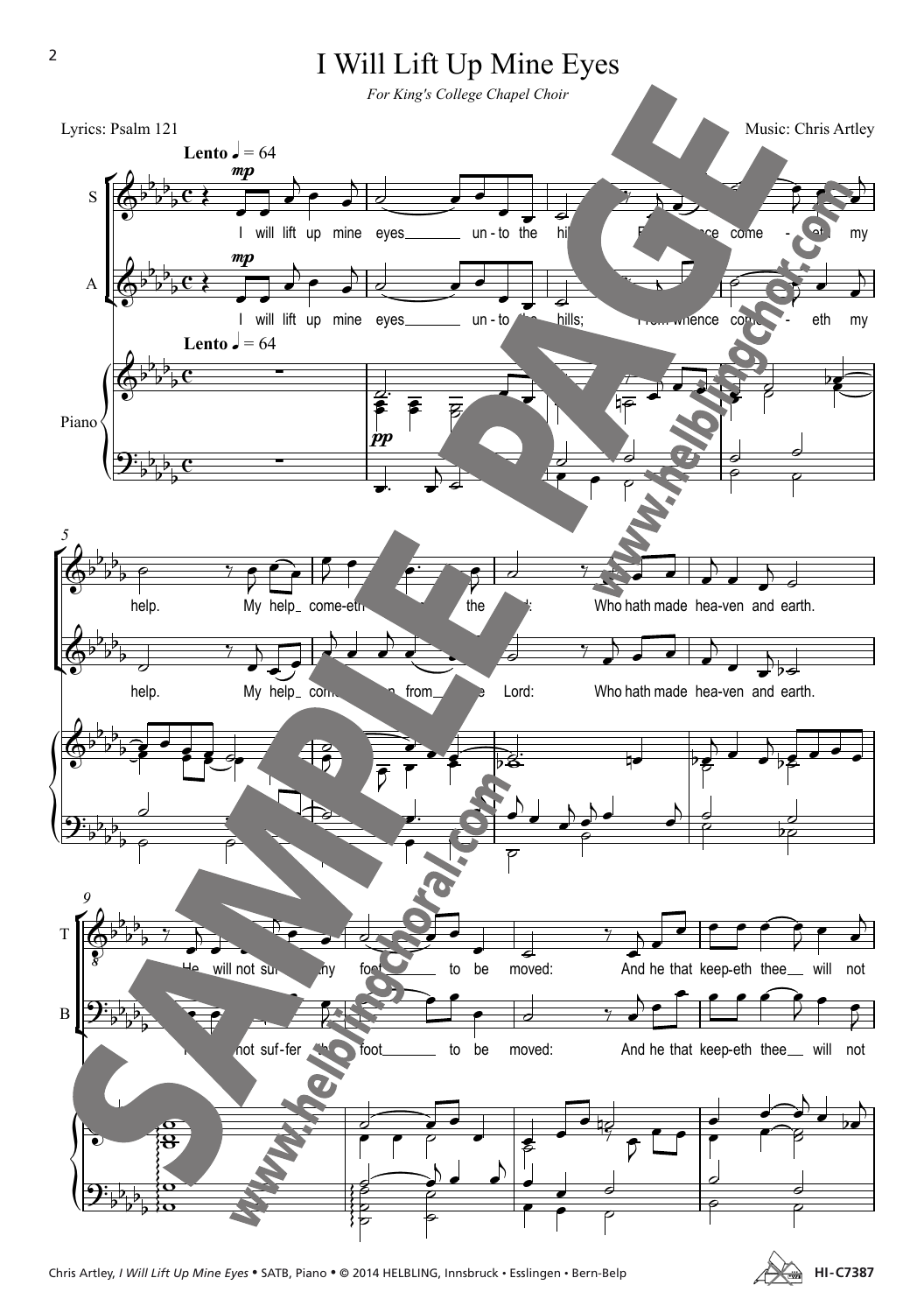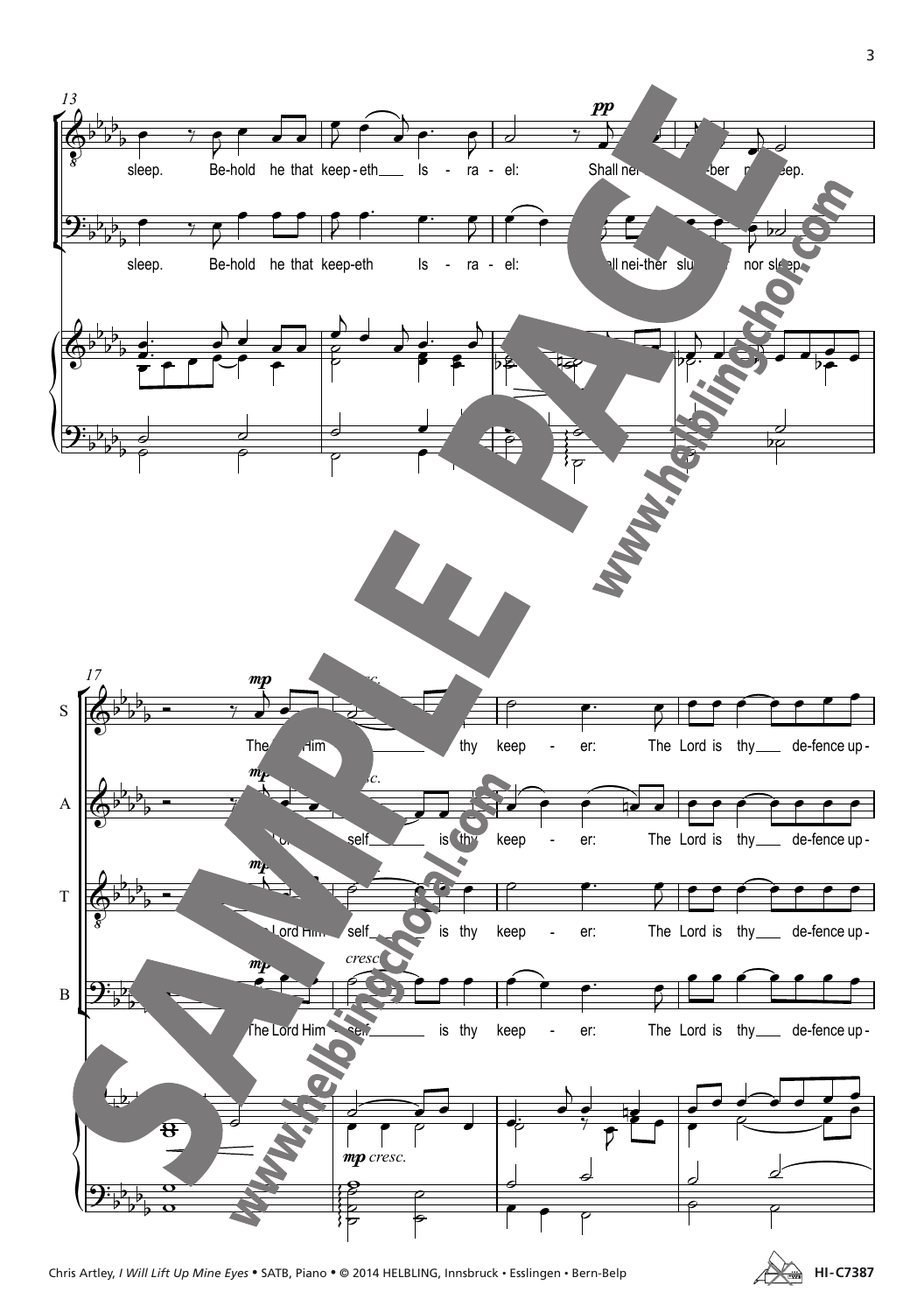

œ

™ or internet

˙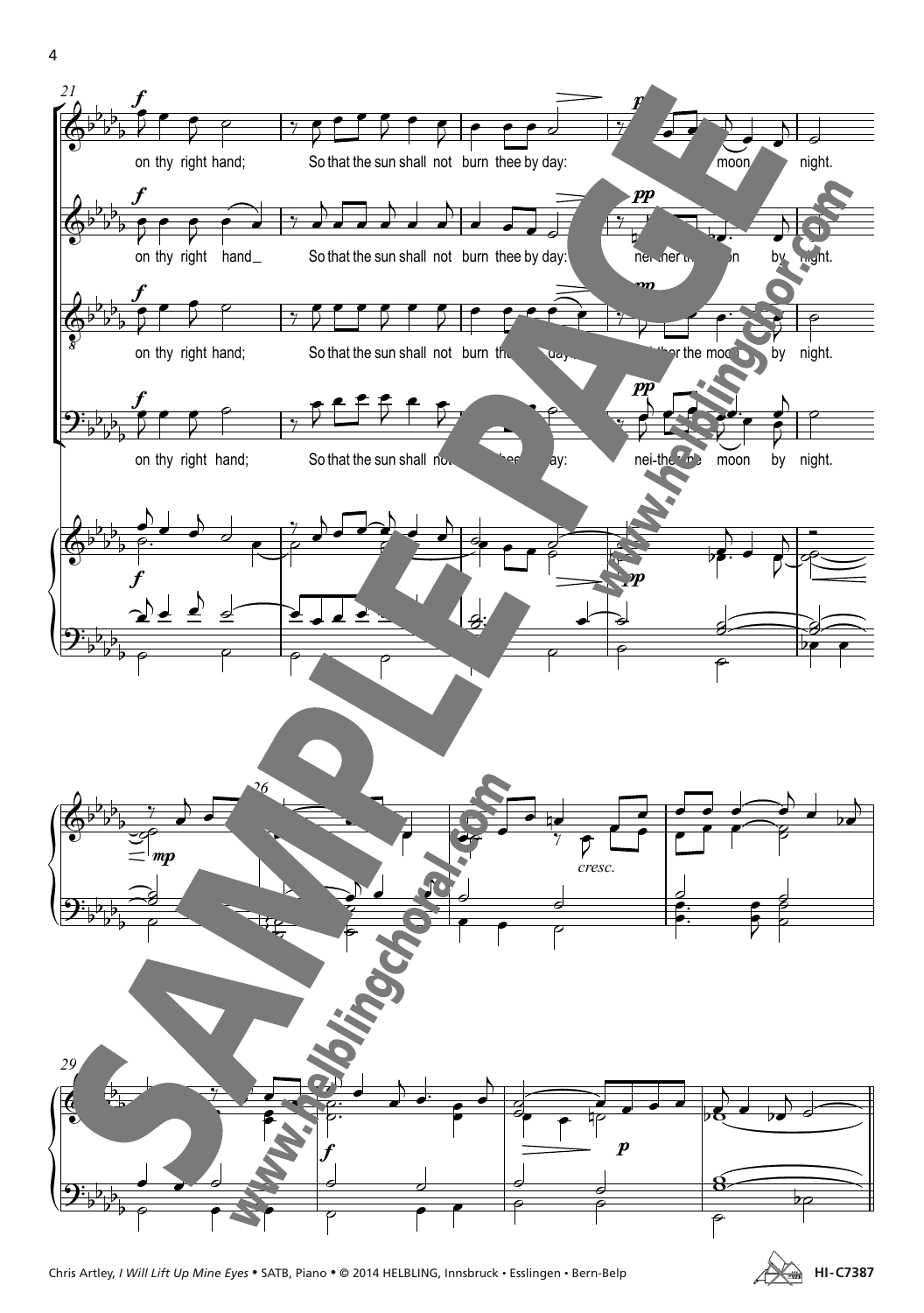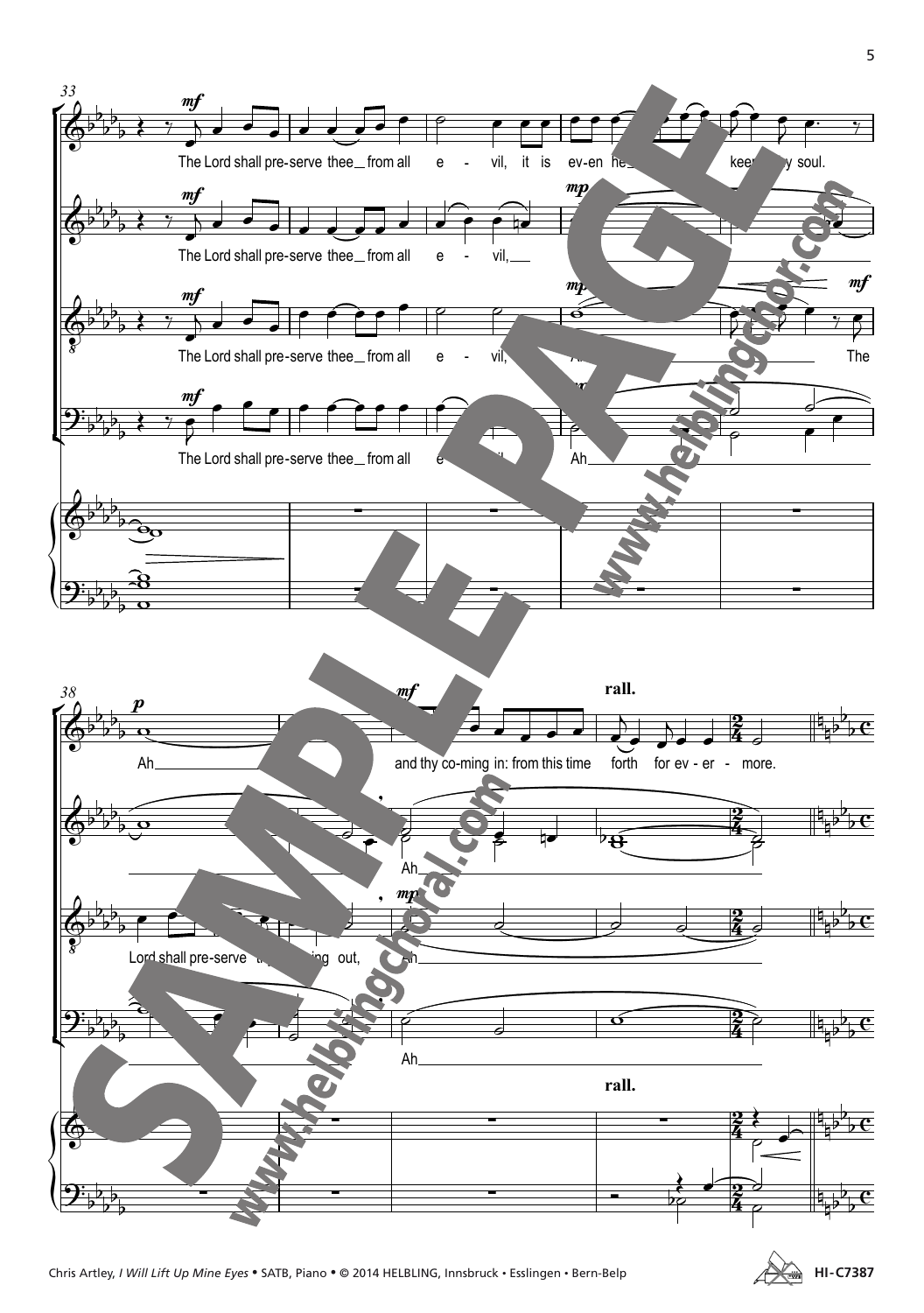

HI-C7387